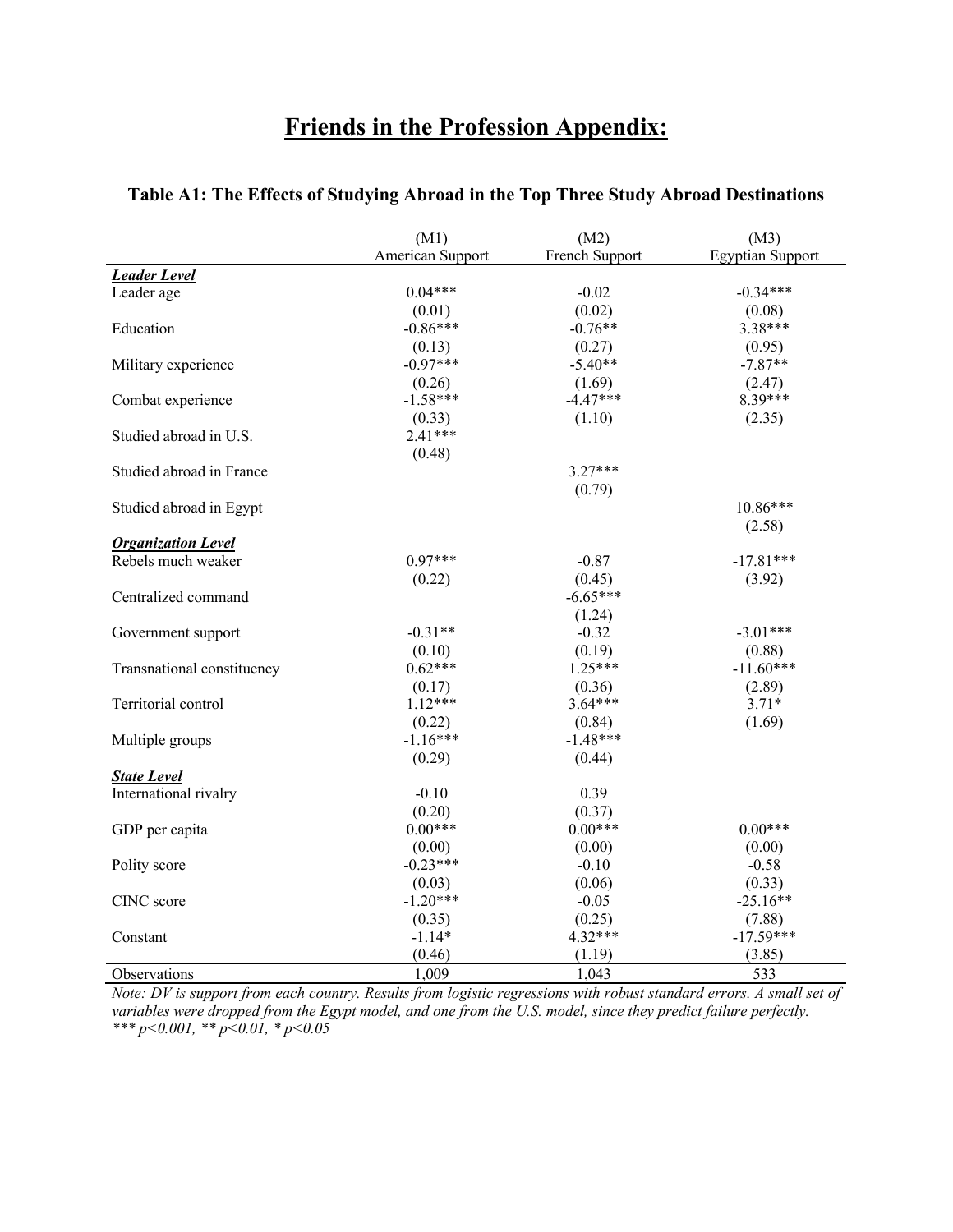|                              | <b>State Sponsors</b> | <b>State Sponsors</b> | <b>State Sponsors</b> | <b>State Sponsors</b> | <b>State Sponsors</b> |
|------------------------------|-----------------------|-----------------------|-----------------------|-----------------------|-----------------------|
| <b>Leader Level</b>          |                       |                       |                       |                       |                       |
| Leader age                   | $0.01***$             | $0.02***$             | $0.02***$             | $0.02***$             | $0.02***$             |
|                              | (0.00)                | (0.00)                | (0.00)                | (0.00)                | (0.00)                |
| Education                    | $-0.32***$            | $-0.23***$            | $-0.23***$            | $-0.24***$            | $-0.24***$            |
|                              | (0.04)                | (0.04)                | (0.04)                | (0.04)                | (0.04)                |
| Military experience          | $-0.39***$            | $-0.51***$            | $-0.52***$            | $-0.54***$            | $-0.58***$            |
|                              | (0.10)                | (0.12)                | (0.12)                | (0.12)                | (0.12)                |
| Combat experience            | $-0.45***$            | $-0.35***$            | $-0.33***$            | $-0.32**$             | $-0.30**$             |
|                              | (0.09)                | (0.10)                | (0.10)                | (0.10)                | (0.10)                |
| International experience     | $0.63***$             | $0.63***$             | $0.63***$             | $0.63***$             | $0.63***$             |
|                              | (0.05)                | (0.06)                | (0.06)                | (0.06)                | (0.06)                |
| <b>Organization Level</b>    |                       |                       |                       |                       |                       |
| Rebels much weaker           | 0.06                  | $-0.02$               | $-0.02$               | 0.00                  | $-0.02$               |
|                              | (0.09)                | (0.11)                | (0.12)                | (0.12)                | (0.12)                |
| Rebels strong                | $-0.92*$              | $-0.24$               | $-0.26$               | $-0.27$               | $-0.27$               |
|                              | (0.38)                | (0.32)                | (0.32)                | (0.31)                | (0.31)                |
| Centralized command          | $-0.34*$              | $-0.19$               | $-0.17$               | $-0.15$               | $-0.10$               |
|                              | (0.15)                | (0.15)                | (0.15)                | (0.15)                | (0.17)                |
| Government support           | 0.03                  | $-0.06$               | $-0.06$               | $-0.07$               | $-0.04$               |
|                              | (0.05)                | (0.05)                | (0.05)                | (0.05)                | (0.06)                |
| Transnational constituency   | $0.21***$             | $0.19***$             | $0.19***$             | $0.19***$             | $0.17***$             |
|                              | (0.05)                | (0.05)                | (0.05)                | (0.05)                | (0.05)                |
| Territorial control          | 0.10                  | $-0.09$               | $-0.08$               | $-0.06$               | $-0.05$               |
|                              | (0.08)                | (0.09)                | (0.09)                | (0.09)                | (0.09)                |
| Multiple groups              | $-0.61***$            | $-0.70***$            | $-0.68***$            | $-0.69***$            | $-0.67***$            |
|                              | (0.11)                | (0.13)                | (0.13)                | (0.13)                | (0.14)                |
| <b>State Level</b>           |                       |                       |                       |                       |                       |
| International rivalry        | $0.62***$             | $0.75***$             | $0.74***$             | $0.75***$             | $0.77***$             |
|                              | (0.08)                | (0.10)                | (0.10)                | (0.10)                | (0.10)                |
| GDP per capita               | $0.00***$             | $0.00***$             | $0.00***$             | $0.00***$             | $0.00***$             |
|                              | (0.00)                | (0.00)                | (0.00)                | (0.00)                | (0.00)                |
| Polity score                 | $-0.01$               | $-0.03**$             | $-0.04**$             | $-0.03**$             | $-0.04**$             |
|                              | (0.01)                | (0.01)                | (0.01)                | (0.01)                | (0.01)                |
| CINC score                   | $-0.19***$            | $-0.35***$            | $-0.35***$            | $-0.35***$            | $-0.29***$            |
|                              | (0.05)                | (0.06)                | (0.06)                | (0.07)                | (0.07)                |
| <b>Additional Covariates</b> |                       |                       |                       |                       |                       |
| Elite family                 |                       | $-0.34**$             | $-0.36***$            | $-0.35**$             | $-0.34**$             |
|                              |                       | (0.10)                | (0.11)                | (0.11)                | (0.11)                |
| Polyglot                     |                       |                       | $-0.08$               | $-0.06$               | $-0.07$               |
|                              |                       |                       | (0.11)                | (0.12)                | (0.12)                |
| Political wing               |                       |                       |                       | $-0.11$               | $-0.14$               |
|                              |                       |                       |                       | (0.09)                | (0.10)                |
| Natural resources            |                       |                       |                       |                       | $-0.13$               |
|                              |                       |                       |                       |                       | (0.11)                |
| Constant                     | $1.02***$             | $0.73*$               | $0.74*$               | $0.73*$               | $0.69*$               |
|                              | (0.29)                | (0.31)                | (0.31)                | (0.31)                | (0.33)                |
| Observations                 | 977                   | 795                   | 790                   | 790                   | 787                   |
| R-squared                    | 0.39                  | 0.44                  | 0.44                  | 0.44                  | 0.45                  |

## **Table A2: Replication of Base Results with Other Leader and Organizational Advantages**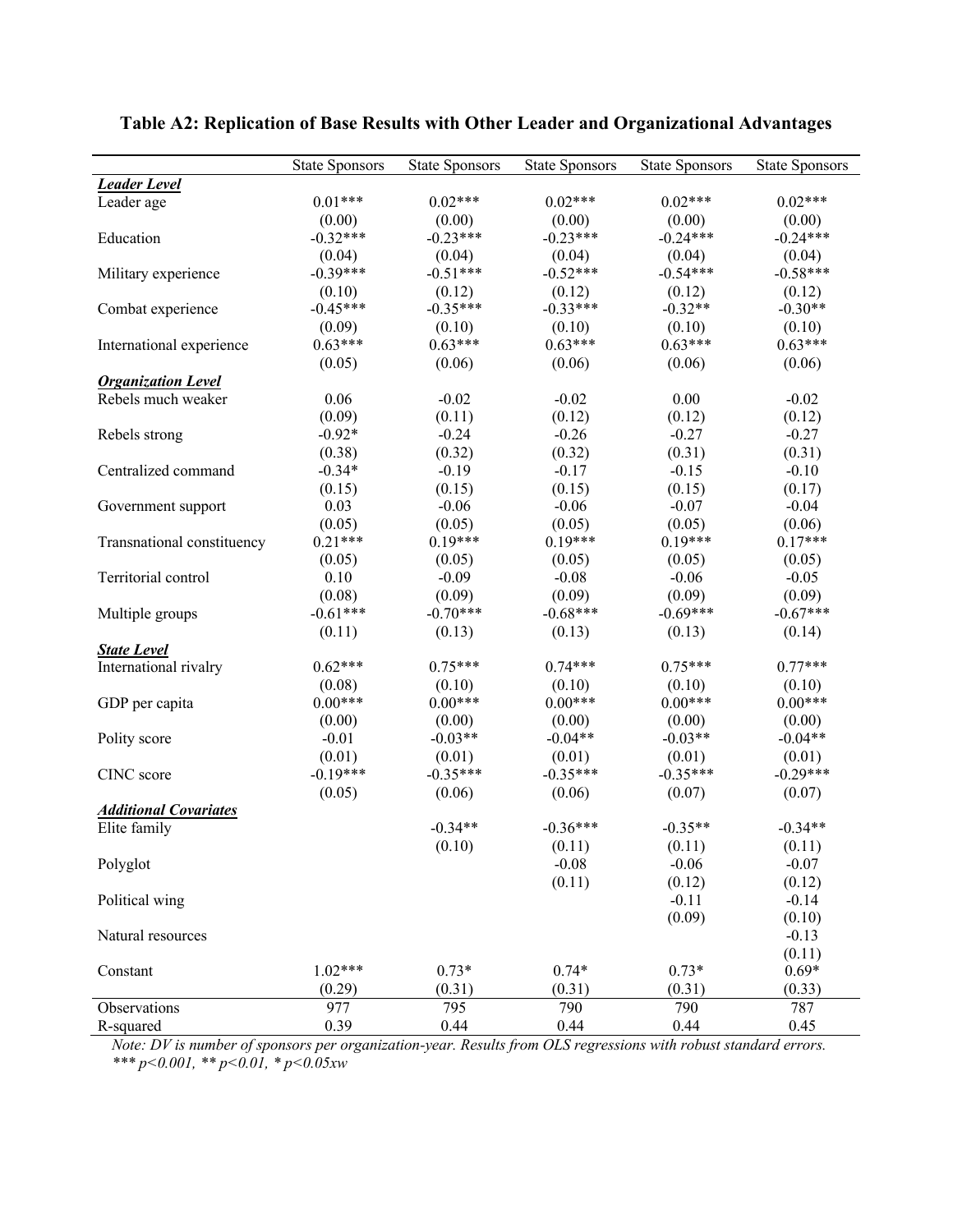|                            | <b>State Sponsors</b> | <b>State Sponsors</b> | <b>State Sponsors</b> |
|----------------------------|-----------------------|-----------------------|-----------------------|
| <b>Leader Level</b>        |                       |                       |                       |
| Leader age                 | $0.01***$             | $0.01**$              | $0.01**$              |
|                            | (0.00)                | (0.00)                | (0.00)                |
| Education                  | $-0.32***$            | $-0.29***$            | $-0.30***$            |
|                            | (0.04)                | (0.04)                | (0.04)                |
| Military experience        | $-0.39***$            | $-0.46***$            | $-0.50***$            |
|                            | (0.10)                | (0.10)                | (0.11)                |
| Combat experience          | $-0.45***$            | $-0.47***$            | $-0.48***$            |
|                            | (0.09)                | (0.09)                | (0.09)                |
| International experience   | $0.63***$             | $0.63***$             | $0.62***$             |
|                            | (0.05)                | (0.06)                | (0.05)                |
| <b>Organization Level</b>  |                       |                       |                       |
| Rebels much weaker         | 0.06                  | 0.01                  | 0.02                  |
|                            | (0.09)                | (0.09)                | (0.09)                |
| Rebels strong              | $-0.92*$              | $-0.90*$              | $-0.83$               |
|                            | (0.38)                | (0.42)                | (0.44)                |
| Centralized command        | $-0.34*$              | $-0.23$               | $-0.19$               |
|                            | (0.15)                | (0.18)                | (0.19)                |
| Government support         | 0.03                  | $-0.01$               | $-0.02$               |
|                            | (0.05)                | (0.05)                | (0.05)                |
| Transnational constituency | $0.21***$             | $0.22***$             | $0.22***$             |
|                            | (0.05)                | (0.05)                | (0.05)                |
| Territorial control        | 0.10                  | $0.18*$               | $0.19*$               |
|                            | (0.08)                | (0.08)                | (0.08)                |
| Multiple groups            | $-0.61***$            | $-0.52***$            | $-0.54***$            |
|                            | (0.11)                | (0.12)                | (0.12)                |
| <b>State Level</b>         |                       |                       |                       |
| International rivalry      | $0.62***$             | $0.58***$             | $0.58***$             |
|                            | (0.08)                | (0.08)                | (0.08)                |
| GDP per capita             | $0.00***$             | $0.00***$             | $0.00***$             |
|                            | (0.00)                | (0.00)                | (0.00)                |
| Polity score               | $-0.01$               | $-0.03**$             | $-0.03**$             |
|                            | (0.01)                | (0.01)                | (0.01)                |
| CINC score                 | $-0.19***$            | $-0.16**$             | $-0.18***$            |
|                            | (0.05)                | (0.05)                | (0.05)                |
| <b>Leader Selection</b>    |                       |                       |                       |
| Elected                    |                       | $-0.68***$            | $-0.73***$            |
|                            |                       | (0.11)                | (0.11)                |
| Appointed                  |                       |                       | $-0.21*$              |
|                            |                       |                       | (0.10)                |
| Constant                   | $1.02***$             | $1.06***$             | $1.17***$             |
|                            | (0.29)                | (0.31)                | (0.30)                |
| Observations               | 977                   | 960                   | 960                   |
| R-squared                  | 0.39                  | 0.41                  | 0.41                  |

## **Table A3: Replication of Base Results with Leader Selection Methods**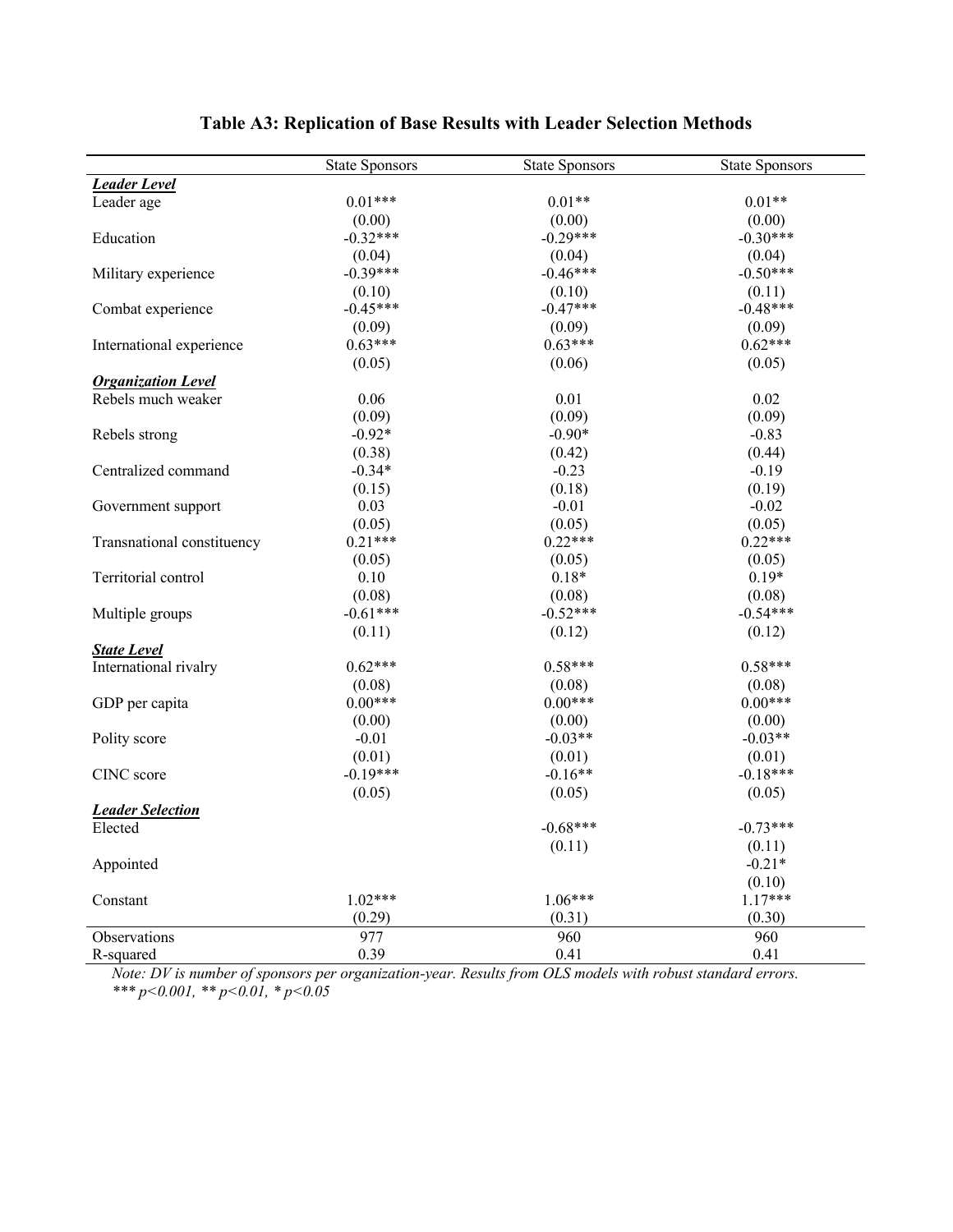|                                 | <b>State Sponsors</b> | <b>State Sponsors</b> |
|---------------------------------|-----------------------|-----------------------|
| <b>Leader Level</b>             |                       |                       |
| Leader age                      | $0.01***$             | $0.01***$             |
|                                 | (0.00)                | (0.00)                |
| Education                       | $-0.32***$            | $-0.32***$            |
|                                 | (0.04)                | (0.04)                |
| Military experience             | $-0.39***$            | $-0.39***$            |
|                                 | (0.10)                | (0.10)                |
| Combat experience               | $-0.45***$            | $-0.45***$            |
|                                 | (0.09)                | (0.09)                |
| International experience        | $0.63***$             | $0.63***$             |
|                                 | (0.05)                | (0.05)                |
| <b>Organization Level</b>       |                       |                       |
| Rebels much weaker              | 0.06                  | 0.06                  |
|                                 | (0.09)                | (0.09)                |
| Rebels strong                   | $-0.92*$              | $-0.93*$              |
|                                 | (0.38)                | (0.38)                |
| Centralized command             | $-0.34*$              | $-0.34*$              |
|                                 | (0.15)                | (0.15)                |
| Government support              | 0.03                  | 0.03                  |
|                                 | (0.05)                | (0.05)                |
| Transnational constituency      | $0.21***$             | $0.21***$             |
|                                 | (0.05)                | (0.05)                |
| Territorial control             | 0.10                  | 0.10                  |
|                                 | (0.08)                | (0.08)                |
| Multiple groups                 | $-0.61***$            | $-0.61***$            |
|                                 | (0.11)                | (0.11)                |
| <b>State Level</b>              |                       |                       |
| International rivalry           | $0.62***$             | $0.62***$             |
|                                 | (0.08)                | (0.08)                |
| GDP per capita                  | $0.00***$             | $0.00***$             |
|                                 | (0.00)                | (0.00)                |
| Polity score                    | $-0.01$               | $-0.01$               |
|                                 | (0.01)                | (0.01)                |
| CINC score                      | $-0.19***$            | $-0.19***$            |
|                                 | (0.05)                | (0.05)                |
| <b>Information Availability</b> |                       |                       |
| Google Scholar hits             |                       | 0.00                  |
|                                 |                       | (0.00)                |
| Constant                        | $1.02***$             | $1.03***$             |
|                                 | (0.29)                | (0.30)                |
| Observations                    | 977                   | 977                   |
| R-squared                       | 0.39                  | 0.39                  |

## **Table A4: Replication of Base Models with Measure of Information Availability**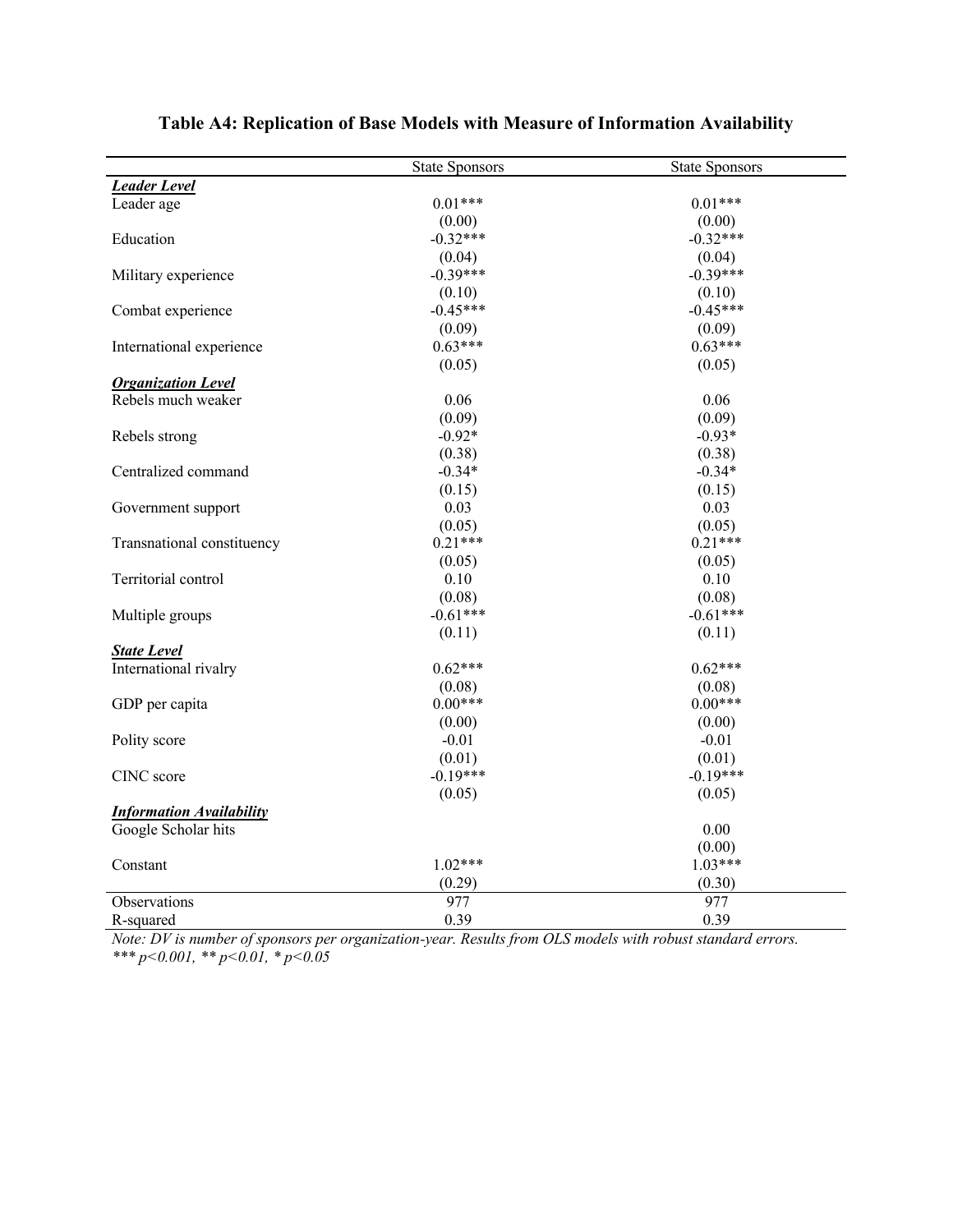|                              | <b>Base Model</b> | Base Model with | Split Sample - | Split Sample - |
|------------------------------|-------------------|-----------------|----------------|----------------|
|                              |                   | Cold War Dummy  | Cold War Cases | Post-Cold War  |
| <b>Leader Level</b>          |                   |                 |                |                |
| Leader age                   | $0.01***$         | $0.01***$       | $0.02*$        | $0.01*$        |
|                              | (0.00)            | (0.00)          | (0.01)         | (0.00)         |
| Education                    | $-0.32***$        | $-0.32***$      | $-0.19**$      | $-0.45***$     |
|                              | (0.04)            | (0.04)          | (0.07)         | (0.05)         |
| Military experience          | $-0.39***$        | $-0.37***$      | $-0.19$        | $-0.48***$     |
|                              | (0.10)            | (0.10)          | (0.17)         | (0.13)         |
| Combat experience            | $-0.45***$        | $-0.44***$      | $-0.47**$      | $-0.52***$     |
|                              | (0.09)            | (0.09)          | (0.15)         | (0.12)         |
| International experience     | $0.63***$         | $0.63***$       | $0.56***$      | $0.69***$      |
|                              | (0.05)            | (0.05)          | (0.10)         | (0.07)         |
| <b>Organization Level</b>    |                   |                 |                |                |
| Rebels much weaker           | 0.06              | 0.05            | $0.35*$        | $-0.22$        |
|                              | (0.09)            | (0.09)          | (0.15)         | (0.12)         |
| Rebels strong                | $-0.92*$          | $-0.90*$        | $-2.32**$      | $-0.63$        |
|                              | (0.38)            | (0.38)          | (0.81)         | (0.33)         |
| Centralized command          | $-0.34*$          | $-0.35*$        | $-0.95**$      | $-0.33$        |
|                              | (0.15)            | (0.15)          | (0.34)         | (0.20)         |
| Government support           | 0.03              | 0.04            | 0.06           | $-0.01$        |
|                              | (0.05)            | (0.05)          | (0.06)         | (0.06)         |
| Transnational constituency   | $0.21***$         | $0.22***$       | $0.28***$      | $0.22***$      |
|                              | (0.05)            | (0.05)          | (0.08)         | (0.06)         |
| Territorial control          | 0.10              | 0.10            | 0.11           | 0.12           |
|                              | (0.08)            | (0.08)          | (0.15)         | (0.11)         |
| Multiple groups              | $-0.61***$        | $-0.60***$      | $-0.97***$     | $-0.21$        |
|                              | (0.11)            | (0.11)          | (0.18)         | (0.13)         |
| <b>State Level</b>           |                   |                 |                |                |
| International rivalry        | $0.62***$         | $0.60***$       | 0.15           | $0.78***$      |
|                              | (0.08)            | (0.08)          | (0.13)         | (0.10)         |
| GDP per capita               | $0.00***$         | $0.00***$       | $0.00*$        | $0.00***$      |
|                              | (0.00)            | (0.00)          | (0.00)         | (0.00)         |
| Polity score                 | $-0.01$           | $-0.01$         | 0.02           | $-0.04**$      |
|                              | (0.01)            | (0.01)          | (0.02)         | (0.01)         |
| CINC score                   | $-0.19***$        | $-0.18***$      | $-1.87***$     | $-0.09$        |
|                              | (0.05)            | (0.05)          | (0.55)         | (0.06)         |
| <b>Additional Covariates</b> |                   |                 |                |                |
| Cold War                     |                   | 0.12            |                |                |
|                              |                   | (0.09)          |                |                |
| Constant                     | $1.02***$         | $0.90**$        | 1.01           | $1.06**$       |
|                              | (0.29)            | (0.32)          | (0.63)         | (0.39)         |
| Observations                 | 977               | 977             | 426            | 551            |
| R-squared                    | 0.39              | 0.39            | 0.32           | 0.48           |

## **Table A5: Replication of Base Models with Cold War Dummy and Split Sample**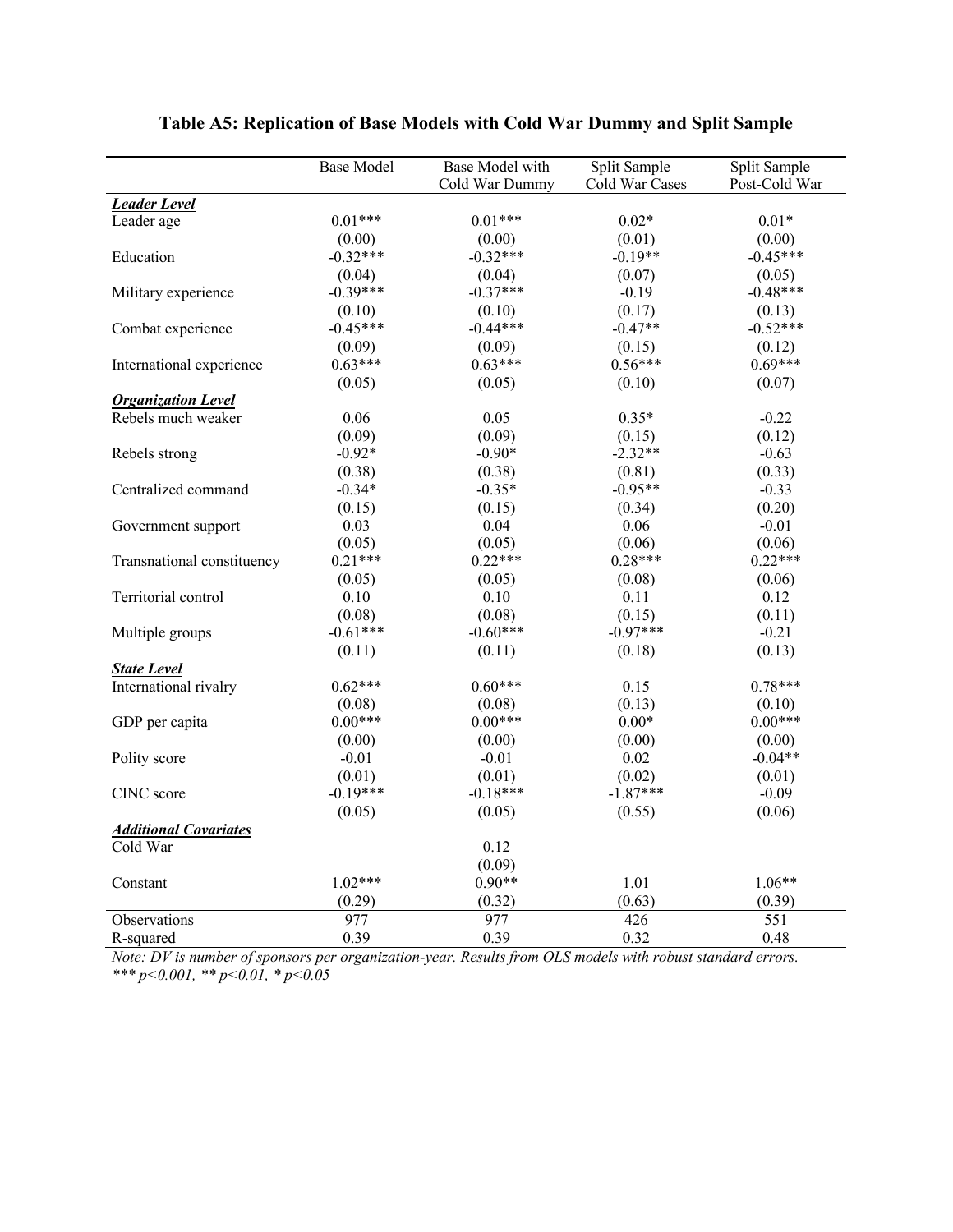|                            | <b>State Sponsors</b> | <b>State Sponsors</b> | U.S. Support | French Support      |
|----------------------------|-----------------------|-----------------------|--------------|---------------------|
| <b>Leader Level</b>        |                       |                       |              |                     |
| Leader age                 | $0.01***$             | $0.01***$             | $0.05***$    | $-0.02$             |
|                            | (0.00)                | (0.00)                | (0.01)       | (0.02)              |
| Education                  | $-0.32***$            | $-0.32***$            | $-0.79***$   | $-0.85*$            |
|                            | (0.04)                | (0.04)                | (0.13)       | (0.38)              |
| Military experience        | $-0.39***$            | $-0.36***$            | $-0.97**$    | $-6.05**$           |
|                            | (0.10)                | (0.10)                | (0.34)       | (2.00)              |
| Combat experience          | $-0.45***$            | $-0.45***$            | $-1.23***$   | $-4.40***$          |
|                            | (0.09)                | (0.09)                | (0.33)       | (1.16)              |
| International experience   | $0.63***$             | $0.61***$             |              |                     |
|                            | (0.05)                | (0.05)                |              |                     |
| Studied abroad in U.S.     |                       |                       | $1.72**$     |                     |
|                            |                       |                       | (0.54)       |                     |
| Studied abroad in France   |                       |                       |              | $3.23**$            |
|                            |                       |                       |              | (0.99)              |
| <b>Organization Level</b>  |                       |                       |              |                     |
| Rebels much weaker         | 0.06                  | 0.03                  | $1.26***$    | $-1.27$             |
|                            | (0.09)                | (0.09)                | (0.28)       | (0.70)              |
| Rebels strong              | $-0.92*$              | $-0.86*$              |              |                     |
|                            | (0.38)                | (0.37)                |              |                     |
| Centralized command        | $-0.34*$              | $-0.33*$              |              | $-7.22***$          |
|                            | (0.15)                | (0.15)                |              | (1.79)              |
| Government support         | 0.03                  | 0.00                  | $-0.56***$   | $-0.18$             |
|                            | (0.05)                | (0.05)                | (0.13)       | (0.29)              |
| Transnational constituency | $0.21***$             | $0.18***$             | $0.77***$    | $1.02*$             |
|                            | (0.05)                | (0.05)                | (0.16)       | (0.41)              |
| Territorial control        | 0.10                  | 0.11                  | $1.13***$    | $3.67***$           |
|                            | (0.08)                | (0.08)                | (0.26)       | (0.99)              |
|                            | $-0.61***$            | $-0.66***$            | $-1.63***$   | $-2.02**$           |
| Multiple groups            | (0.11)                | (0.11)                | (0.38)       | (0.76)              |
| <b>State Level</b>         |                       |                       |              |                     |
| International rivalry      | $0.62***$             | $0.66***$             | $0.84**$     | 0.51                |
|                            | (0.08)                | (0.09)                | (0.30)       | (0.35)              |
| GDP per capita             | $0.00***$             | $0.00***$             | $0.00*$      | $0.00**$            |
|                            | (0.00)                | (0.00)                | (0.00)       | (0.00)              |
| Polity score               | $-0.01$               | $-0.00$               | $-0.10**$    | 0.01                |
|                            | (0.01)                | (0.01)                | (0.03)       | (0.05)              |
| CINC score                 | $-0.19***$            | $-0.19***$            | $-1.08***$   | 0.11                |
|                            | (0.05)                | (0.05)                | (0.25)       | (0.23)              |
| <b>Rebel Ideology</b>      |                       |                       |              |                     |
| Left-wing                  |                       | $-0.18*$              | $-4.02***$   | $-2.78**$           |
|                            |                       | (0.08)                | (0.62)       | (0.95)              |
| Right-wing                 |                       | 0.16                  | $1.74***$    | 0.09                |
|                            |                       | (0.13)                | (0.23)       | (0.70)              |
|                            |                       | 0.19                  | $-0.24$      | 0.55                |
| Theocratic                 |                       |                       | (0.32)       |                     |
|                            | $1.02***$             | (0.15)<br>$1.07***$   | $-1.69**$    | (0.52)<br>$6.22***$ |
| Constant                   |                       |                       |              |                     |
|                            | (0.29)                | (0.30)                | (0.54)       | (1.73)              |
| Observations               | 977                   | 975                   | 974          | 1,007               |

#### **Table A6: Addition of Rebel Organization Ideology to Base and Country-Specific Models**

*Note: DV is number of sponsors per organization-year (M1-2) or sponsorship by individual country (M3-4). Results from ordinary least squares or logistic regressions with robust standard errors. Egypt support model unable to run with ideology due to over-saturation (DV completely determined by predictors). \*\*\* p<0.001, \*\* p<0.01, \* p<0.05*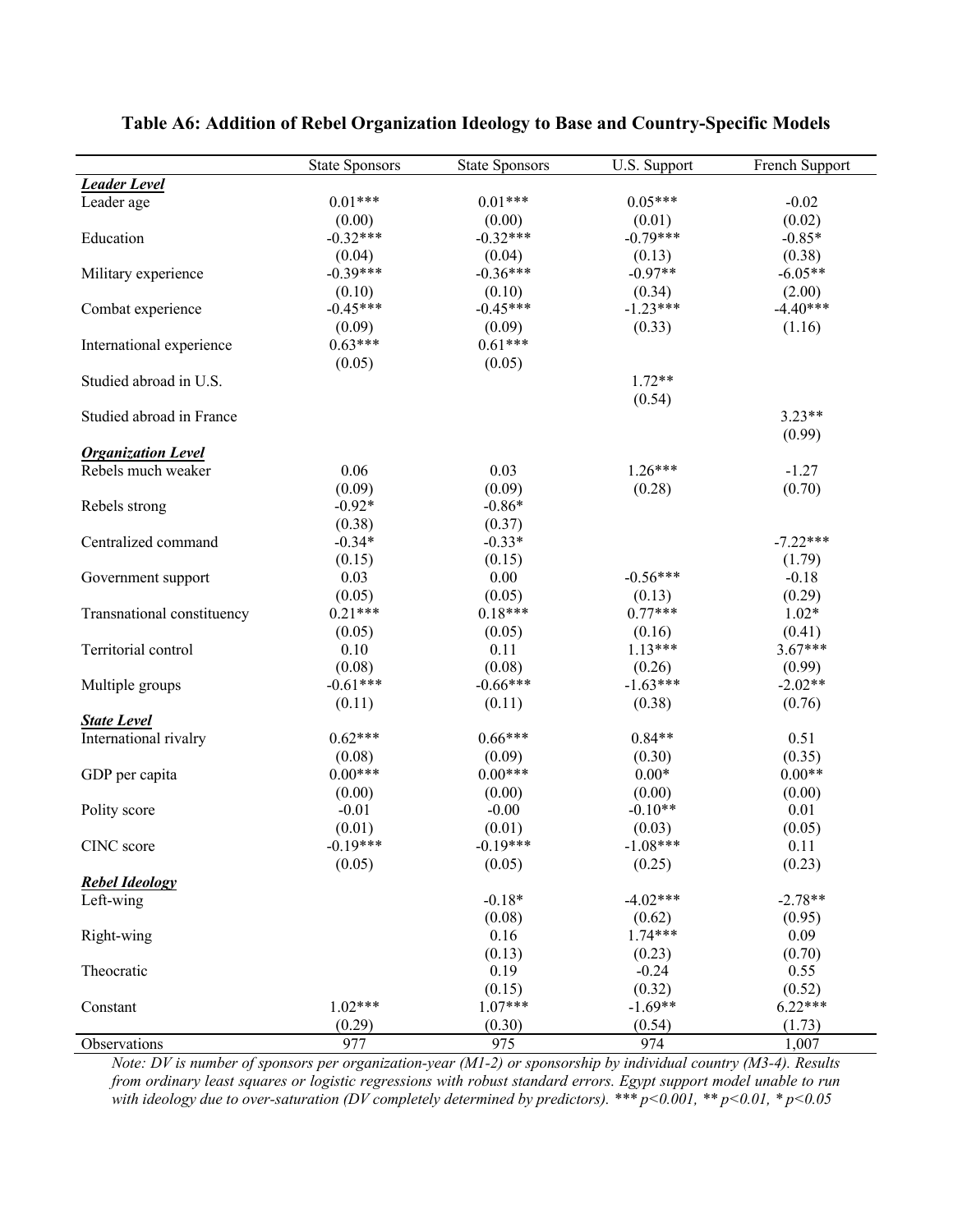|                                  | <b>State Sponsors</b> | <b>State Sponsors</b> |
|----------------------------------|-----------------------|-----------------------|
| <b>Leader Level</b>              |                       |                       |
| Leader age                       | $0.01***$             | 0.01                  |
|                                  | (0.00)                | (0.01)                |
| Education                        | $-0.32***$            | $-0.33***$            |
|                                  | (0.04)                | (0.09)                |
| Military experience              | $-0.39***$            | $-0.39$               |
|                                  | (0.10)                | (0.20)                |
| Combat experience                | $-0.45***$            | $-0.45$               |
|                                  | (0.09)                | (0.24)                |
| International experience         | $0.63***$             | $0.63***$             |
|                                  | (0.05)                | (0.18)                |
| Pre-leader assassination attempt |                       | $-0.44$               |
|                                  |                       | (0.78)                |
| <b>Organization Level</b>        |                       |                       |
| Rebels much weaker               | 0.06                  | 0.05                  |
|                                  | (0.09)                | (0.23)                |
| Rebels strong                    | $-0.92*$              | $-1.26**$             |
|                                  | (0.38)                | (0.43)                |
| Centralized command              | $-0.34*$              | $-0.40$               |
|                                  | (0.15)                | (0.30)                |
| Government support               | 0.03                  | 0.03                  |
|                                  | (0.05)                | (0.13)                |
| Transnational constituency       | $0.21***$             | 0.21                  |
|                                  | (0.05)                | (0.13)                |
| Territorial control              | 0.10                  | 0.11                  |
|                                  | (0.08)                | (0.22)                |
| Multiple groups                  | $-0.61***$            | $-0.63**$             |
|                                  | (0.11)                | (0.24)                |
| <b>State Level</b>               |                       |                       |
| International rivalry            | $0.62***$             | $0.62**$              |
|                                  | (0.08)                | (0.19)                |
| GDP per capita                   | $0.00***$             | $0.00*$               |
|                                  | (0.00)                | (0.00)                |
| Polity score                     | $-0.01$               | $-0.01$               |
|                                  | (0.01)                | (0.02)                |
| CINC score                       | $-0.19***$            | $-0.19$               |
|                                  | (0.05)                | (0.12)                |
| Constant                         | $1.02***$             | 1.08                  |
|                                  | (0.29)                | (0.69)                |
| Observations                     | 977                   | 961                   |
| R-squared                        | 0.39                  | 0.39                  |

#### **Table A7: Replication of Base Results with Control for Pre-Leader Assassination Attempt**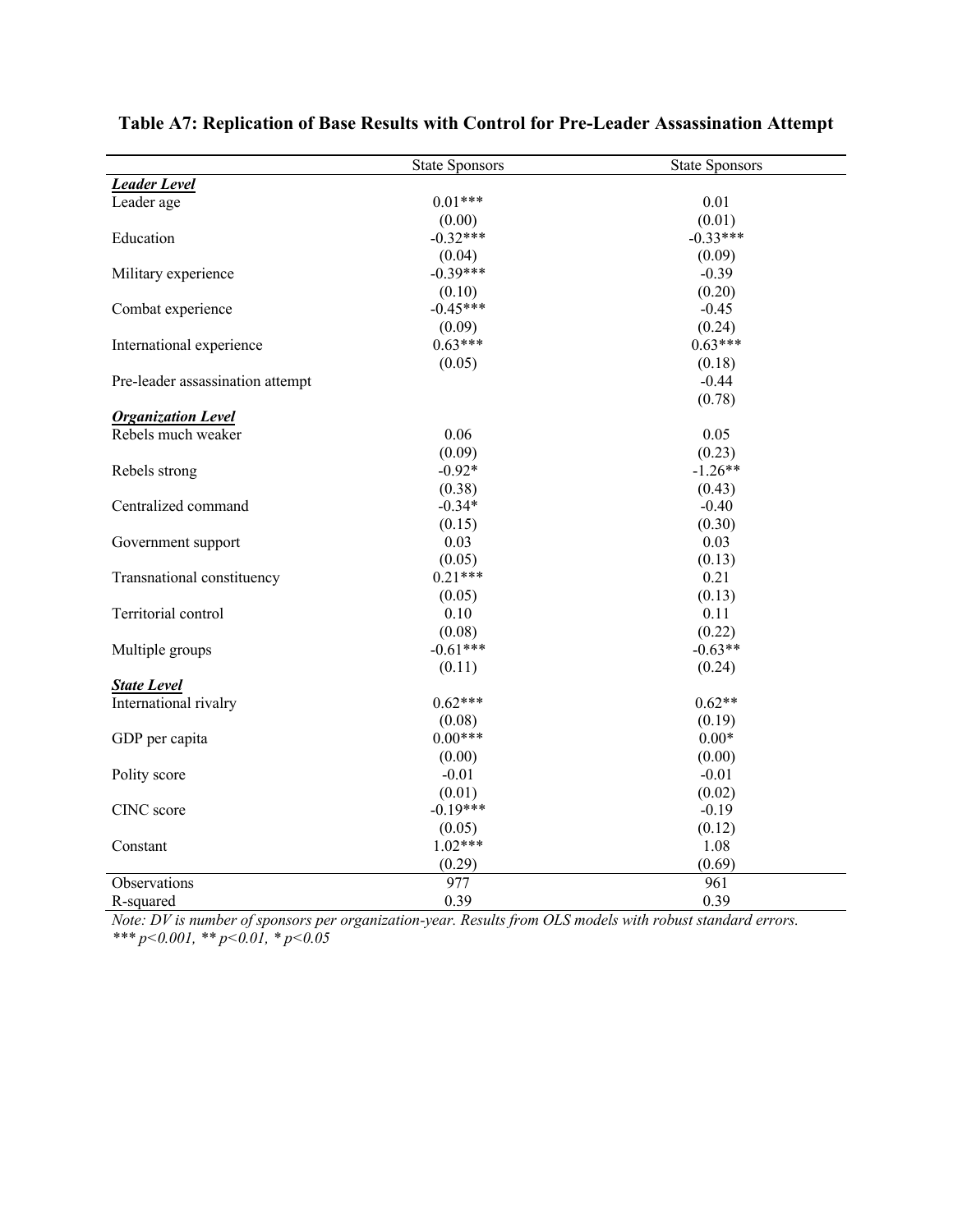|                            | Base Model (Robust S.E.'s) | Clustering by Organization | Clustering by Country |
|----------------------------|----------------------------|----------------------------|-----------------------|
| <b>Leader Level</b>        |                            |                            |                       |
| Leader age                 | $0.01***$                  | 0.01                       | 0.01                  |
|                            | (0.00)                     | (0.01)                     | (0.01)                |
| Education                  | $-0.32***$                 | $-0.32***$                 | $-0.32**$             |
|                            | (0.04)                     | (0.09)                     | (0.09)                |
| Military experience        | $-0.39***$                 | $-0.39$                    | $-0.39$               |
|                            | (0.10)                     | (0.20)                     | (0.24)                |
| Combat experience          | $-0.45***$                 | $-0.45$                    | $-0.45*$              |
|                            | (0.09)                     | (0.24)                     | (0.22)                |
| International experience   | $0.63***$                  | $0.63***$                  | $0.63**$              |
|                            | (0.05)                     | (0.17)                     | (0.18)                |
| <b>Organization Level</b>  |                            |                            |                       |
| Rebels much weaker         | 0.06                       | 0.06                       | 0.06                  |
|                            | (0.09)                     | (0.23)                     | (0.24)                |
| Rebels strong              | $-0.92*$                   | $-0.92$                    | $-0.92$               |
|                            | (0.38)                     | (0.48)                     | (0.47)                |
| Centralized command        | $-0.34*$                   | $-0.34$                    | $-0.34$               |
|                            | (0.15)                     | (0.28)                     | (0.26)                |
| Government support         | 0.03                       | 0.03                       | 0.03                  |
|                            | (0.05)                     | (0.12)                     | (0.12)                |
| Transnational constituency | $0.21***$                  | 0.21                       | 0.21                  |
|                            | (0.05)                     | (0.13)                     | (0.14)                |
| Territorial control        | 0.10                       | 0.10                       | 0.10                  |
|                            | (0.08)                     | (0.21)                     | (0.22)                |
| Multiple groups            | $-0.61***$                 | $-0.61*$                   | $-0.61**$             |
|                            | (0.11)                     | (0.23)                     | (0.23)                |
| <b>State Level</b>         |                            |                            |                       |
| International rivalry      | $0.62***$                  | $0.62**$                   | $0.62**$              |
|                            | (0.08)                     | (0.19)                     | (0.22)                |
| GDP per capita             | $0.00***$                  | $0.00*$                    | $0.00***$             |
|                            | (0.00)                     | (0.00)                     | (0.00)                |
| Polity score               | $-0.01$                    | $-0.01$                    | $-0.01$               |
|                            | (0.01)                     | (0.02)                     | (0.02)                |
| CINC score                 | $-0.19***$                 | $-0.19$                    | $-0.19$               |
|                            | (0.05)                     | (0.12)                     | (0.10)                |
| Constant                   | $1.02***$                  | 1.02                       | 1.02                  |
|                            | (0.29)                     | (0.65)                     | (0.69)                |
| Observations               | 977                        | 977                        | 977                   |
| R-squared                  | 0.39                       | 0.39                       | 0.39                  |

#### **Table A8: Replication of Base Results with Clustered Standard Errors**

*Note: DV is number of sponsors per organization-year. Results from OLS models with robust standard errors or with clustered standard errors by rebel organization and country.*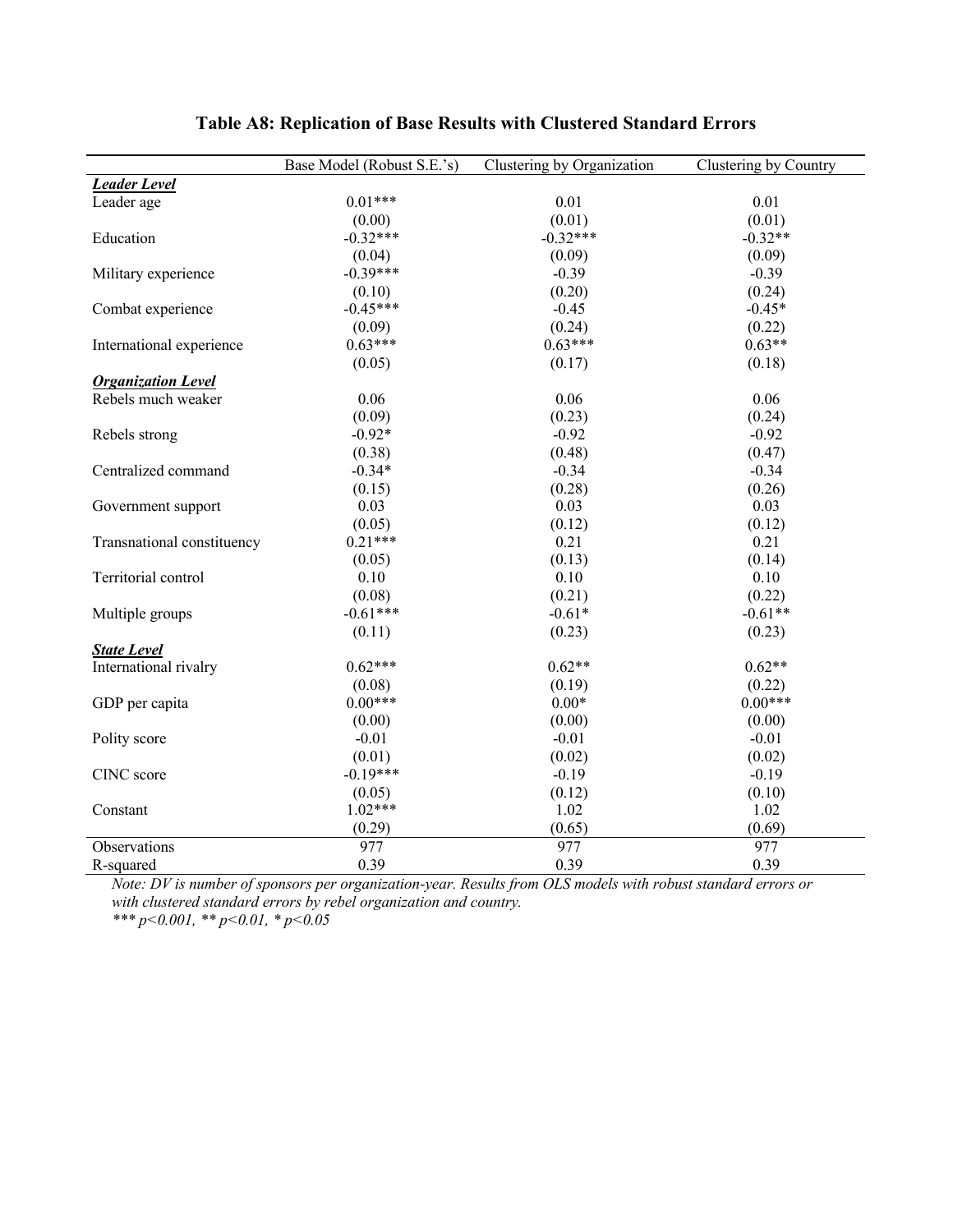|                            | <b>OLS</b> Regression | Negative Binomial | Poisson Model |
|----------------------------|-----------------------|-------------------|---------------|
| <b>Leader Level</b>        |                       |                   |               |
| Leader age                 | $0.01***$             | $0.01**$          | $0.01**$      |
|                            | (0.00)                | (0.00)            | (0.00)        |
| Education                  | $-0.32***$            | $-0.23***$        | $-0.23***$    |
|                            | (0.04)                | (0.03)            | (0.03)        |
| Military experience        | $-0.39***$            | $-0.57***$        | $-0.57***$    |
|                            | (0.10)                | (0.08)            | (0.08)        |
| Combat experience          | $-0.45***$            | $-0.17**$         | $-0.17**$     |
|                            | (0.09)                | (0.06)            | (0.06)        |
| International experience   | $0.63***$             | $0.39***$         | $0.39***$     |
|                            | (0.05)                | (0.03)            | (0.03)        |
| <b>Organization Level</b>  |                       |                   |               |
| Rebels much weaker         | 0.06                  | 0.01              | 0.01          |
|                            | (0.09)                | (0.07)            | (0.07)        |
| Rebels strong              | $-0.92*$              | $-0.91$           | $-0.91$       |
|                            | (0.38)                | (0.47)            | (0.47)        |
| Centralized command        | $-0.34*$              | $-0.16$           | $-0.16$       |
|                            | (0.15)                | (0.09)            | (0.09)        |
| Government support         | 0.03                  | 0.02              | 0.02          |
|                            | (0.05)                | (0.03)            | (0.03)        |
| Transnational constituency | $0.21***$             | $0.19***$         | $0.19***$     |
|                            | (0.05)                | (0.03)            | (0.03)        |
| Territorial control        | 0.10                  | $-0.00$           | $-0.00$       |
|                            | (0.08)                | (0.06)            | (0.06)        |
| Multiple groups            | $-0.61***$            | $-0.44***$        | $-0.44***$    |
|                            | (0.11)                | (0.08)            | (0.08)        |
| <b>State Level</b>         |                       |                   |               |
| International rivalry      | $0.62***$             | $0.51***$         | $0.51***$     |
|                            | (0.08)                | (0.07)            | (0.07)        |
| GDP per capita             | $0.00***$             | $0.00***$         | $0.00***$     |
|                            | (0.00)                | (0.00)            | (0.00)        |
| Polity score               | $-0.01$               | $-0.02*$          | $-0.02*$      |
|                            | (0.01)                | (0.01)            | (0.01)        |
| CINC score                 | $-0.19***$            | $-0.15***$        | $-0.15***$    |
|                            | (0.05)                | (0.04)            | (0.04)        |
| Constant                   | $1.02***$             | 0.08              | 0.08          |
|                            | (0.29)                | (0.17)            | (0.17)        |
| Observations               | 977                   | 977               | 977           |

#### **Table A9: Replication of Base Results with Alternative Model Choices**

*Note: DV is number of sponsors per organization-year. Results from ordinary least squares, negative binomial, and Poisson regression models with robust standard errors..*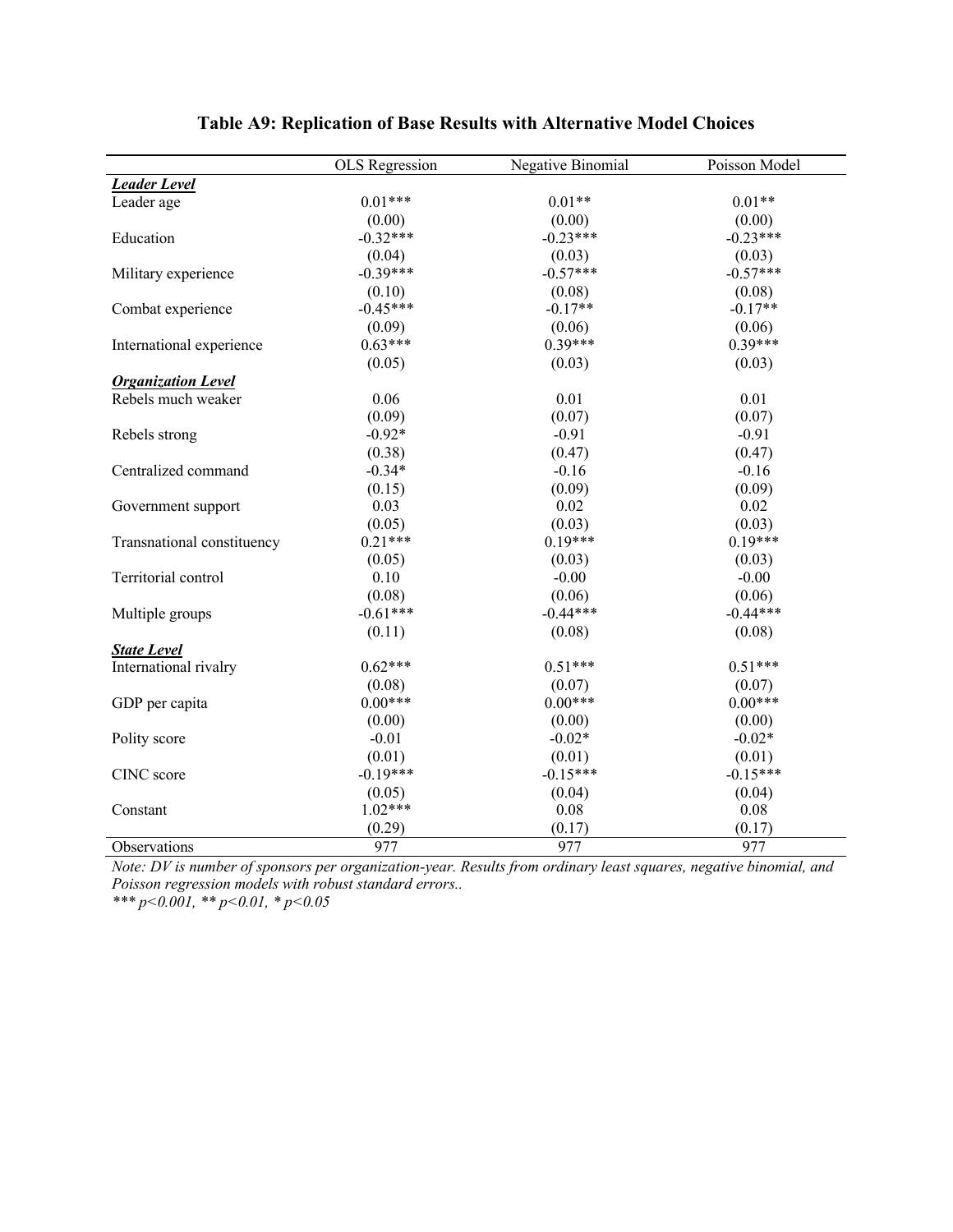|                            | <b>Base Model</b>   | <b>Binary Support</b> | Strength of Support |
|----------------------------|---------------------|-----------------------|---------------------|
|                            | (OLS)               | (Logit)               | (Ordered Logit)     |
| <b>Leader Level</b>        |                     |                       |                     |
| Leader age                 | $0.01***$           | 0.01                  | $-0.01$             |
|                            | (0.00)              | (0.01)                | (0.01)              |
| Education                  | $-0.32***$          | $-0.61***$            | $-0.56***$          |
|                            | (0.04)              | (0.09)                | (0.08)              |
| Military experience        | $-0.39***$          | $-1.36***$            | $-0.95***$          |
|                            | (0.10)              | (0.30)                | (0.26)              |
| Combat experience          | $-0.45***$          | 0.26                  | 0.36                |
|                            | (0.09)              | (0.25)                | (0.21)              |
| International experience   | $0.63***$           | $0.84***$             | $0.55***$           |
|                            | (0.05)              | (0.12)                | (0.11)              |
| <b>Organization Level</b>  |                     |                       |                     |
| Rebels much weaker         | 0.06                | $0.55*$               | $-0.46**$           |
|                            | (0.09)              | (0.22)                | (0.18)              |
| Rebels strong              | $-0.92*$            | $-2.71***$            | $-1.47**$           |
|                            | (0.38)              | (0.71)                | (0.52)              |
| Centralized command        | $-0.34*$            | $-1.82**$             | $-0.05$             |
|                            | (0.15)              | (0.62)                | (0.28)              |
| Government support         | 0.03                | 0.02                  | 0.09                |
|                            | (0.05)              | (0.09)                | (0.08)              |
| Transnational constituency | $0.21***$           | $1.18***$             | $0.63***$           |
|                            | (0.05)              | (0.13)                | (0.10)              |
| Territorial control        | $0.10\,$            | $0.83***$             | $0.65***$           |
|                            | (0.08)              | (0.19)                | (0.18)              |
| Multiple groups            | $-0.61***$          | $-2.16***$            | $-1.46***$          |
|                            | (0.11)              | (0.31)                | (0.26)              |
| <b>State Level</b>         |                     |                       |                     |
| International rivalry      | $0.62***$           | $1.14***$             | $1.09***$           |
|                            | (0.08)              | (0.20)                | (0.18)              |
| GDP per capita             | $0.00***$           | $-0.00$               | $-0.00$             |
|                            | (0.00)              | (0.00)                | (0.00)              |
| Polity score               | $-0.01$             | $-0.04$               | 0.01                |
|                            | (0.01)              | (0.02)                | (0.02)              |
| CINC score                 | $-0.19***$          | $-0.22$               | $-0.05$             |
|                            | (0.05)              | (0.11)                | (0.11)              |
| $1st$ cutpoint             |                     |                       | $-2.38***$          |
|                            |                     |                       | (0.51)              |
| $2nd$ cutpoint             |                     |                       | $-1.62**$           |
|                            |                     |                       | (0.51)              |
| Constant                   | $1.02***$<br>(0.29) | $3.26***$             |                     |
|                            |                     | (0.84)                |                     |
| Observations               | 977                 | 977                   | 885                 |

### **Table A10: Replication of Base Results with Alternative Operationalizations of DV**

*Note: DV is number of sponsors per organization-year. Results from ordinary least squares, logit, and ordered logit models with robust standard errors..*